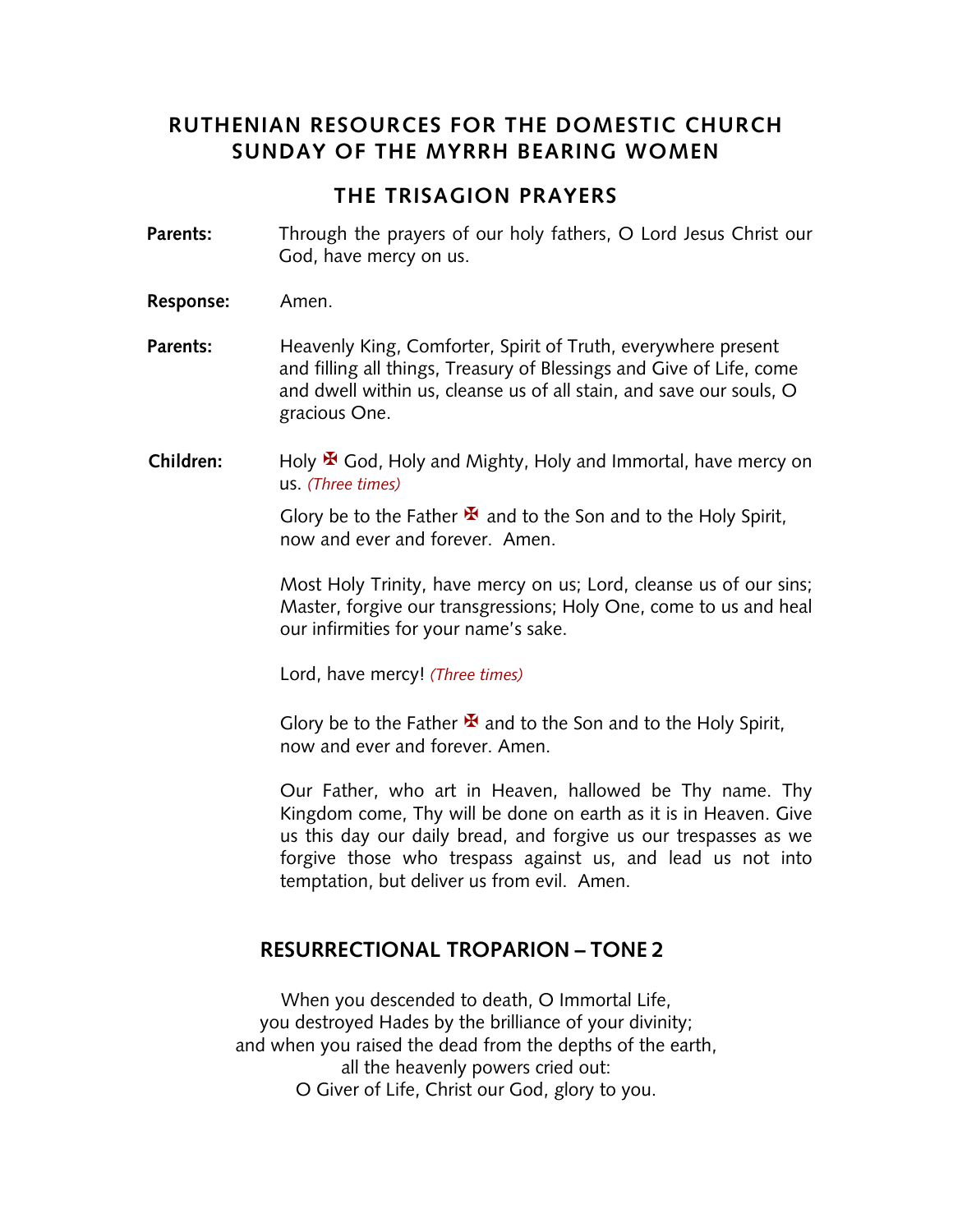## **EPISTLE: ACTS 6:1 - 7**

In those days, as the number of disciples increased; there arose a complaint among the Greeks against the Hebrews, in that their widows were being neglected in the daily service. And so, the twelve summoned the many disciples and said, "It is not good that we give up the word of God and serve at tables. Therefore, brethren, select from among you seven men of good reputation, full of the Holy Spirit and of wisdom that we could put to this service, while we devote ourselves to prayer and to the ministry of the word."

And the plan was pleasing to the whole crowd, and they chose Stephen, a man full of faith and of the Holy Spirit, and Philip and Prochorus and Nicanor and Timon and Parmenas and Nicholas, a recent convert from Antioch. These they presented to the apostles, who then prayed and laid their hands upon them. And God's word was growing, and the number of the disciples increased considerably in Jerusalem; and many of the priests also accepted the faith.

### **GOSPEL: MARK 15:43 - 16:8**

At that time there came Joseph, the one from Arimathea, a councillor of high rank, who was himself looking for the kingdom of God. And he went in boldly to Pilate and asked for the body of Jesus. But Pilate wondered whether he had expired so soon. And sending for the centurion, he asked him whether he was already dead. And when he learned from the centurion that he was, he granted the body to Joseph. And he bought a linen cloth, and took him down, and wrapped him in the linen cloth, and laid him in a tomb which had been hewn out of the rock. Then he rolled a stone to the entrance of the tomb.

But Mary Magdalene and Mary the mother of Jose were looking on and saw where he was laid. And when the Sabbath was past, Mary Magdalene, Mary the mother of James, and Salome, bought spices, in order to go and anoint him. And very early on the first day of the week, they came to the tomb, when the sun had just risen. And they were saying to one another, "Who will roll the stone back from the entrance of the tomb for us?"

And looking up they saw that the stone had been rolled back—now, it was very large. But on entering the tomb, they saw a young man sitting at the right side, clothed in a white robe, and they were amazed. He said to them, "Do not be terrified. You are looking for Jesus of Nazareth, who was crucified. He has risen he is not here. Behold the place where they laid him. But go, tell his disciples and Peter that he goes before you into Galilee; there you shall see him, as he told you." And they left and fled from the tomb, for trembling and fear had seized them; and they said nothing to anyone, for they were afraid.